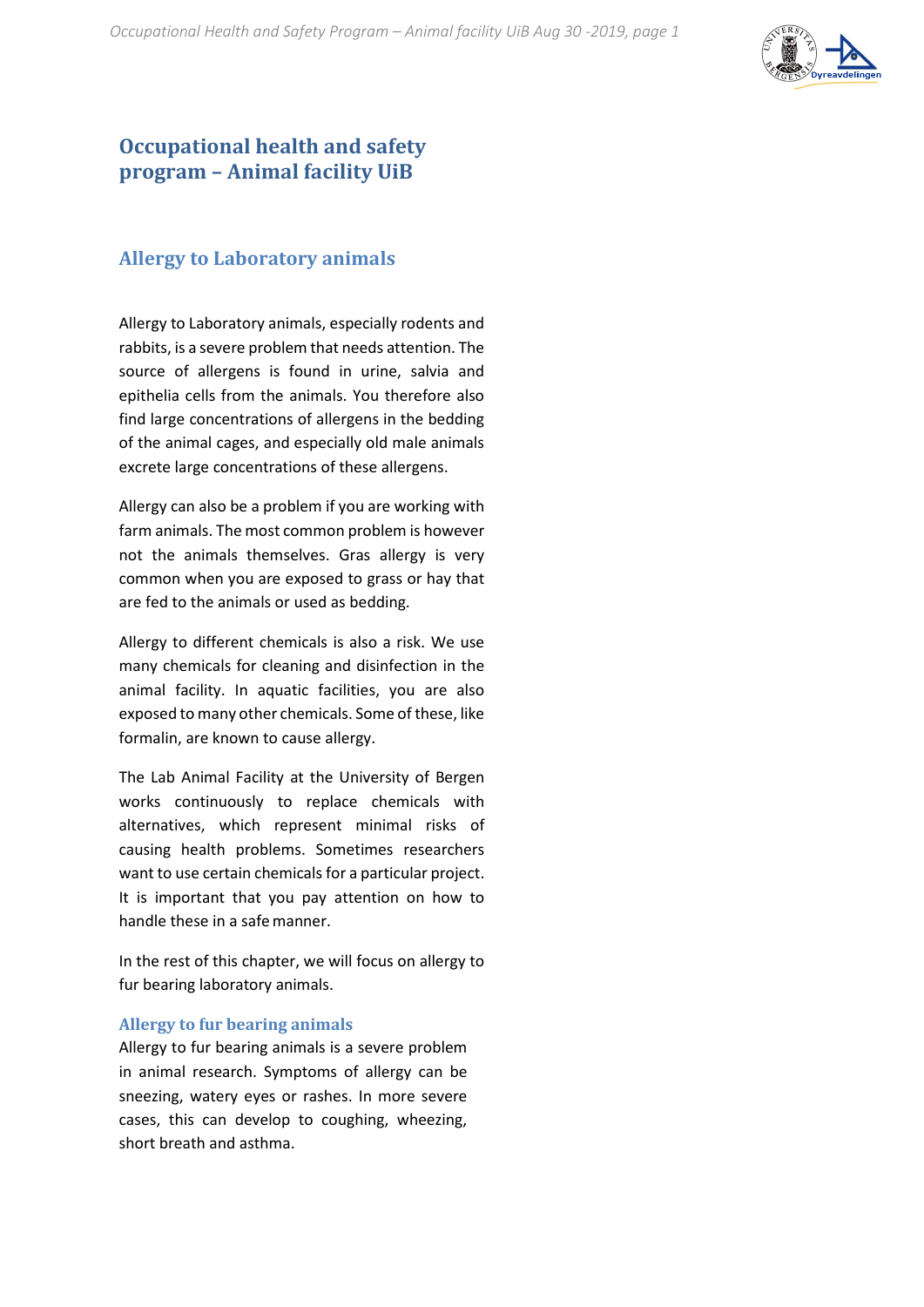

Earlier studies have shown that 40% of all new employees will develop IgE antibodies to rodents unless preventive initiatives and personal protective equipment are applied. It has also been demonstrated that persons working with animals can bring allergens with them out of the animal facility. In this way there is a risk that sensitive persons becomes allergic to laboratory animals without themselves being in direct contact with the animals.

In 2012, the Lab Animal Facility, in cooperation with the occupational health unit at the University of Bergen, tested allergen concentrations at different places in the Lab Animal Facility.

We found, as expected, large concentrations in the dirty cage cleaning area. We also found large concentrations in situations when working directly with the animals, such as when changing cages and preparing for surgery.

Fortunately, we could not find allergens in areas like personnel rooms, in corridors etc. This is good because it tells us that our preventive initiatives work as they are expected to. However, it is important that everyone who works in the Lab Animal Facility complies with our procedures to avoid the spread of allergens.

In the following part, we will focus on these procedures and how you are expected to behave in the Lab Animal Facility.

#### **Protection against allergy to fur bearing rodents**

When you visit the Lab Animal Facility, you are exposed to allergens from the animals.

**It is of high importance that you use personal protective equipment provided properly.**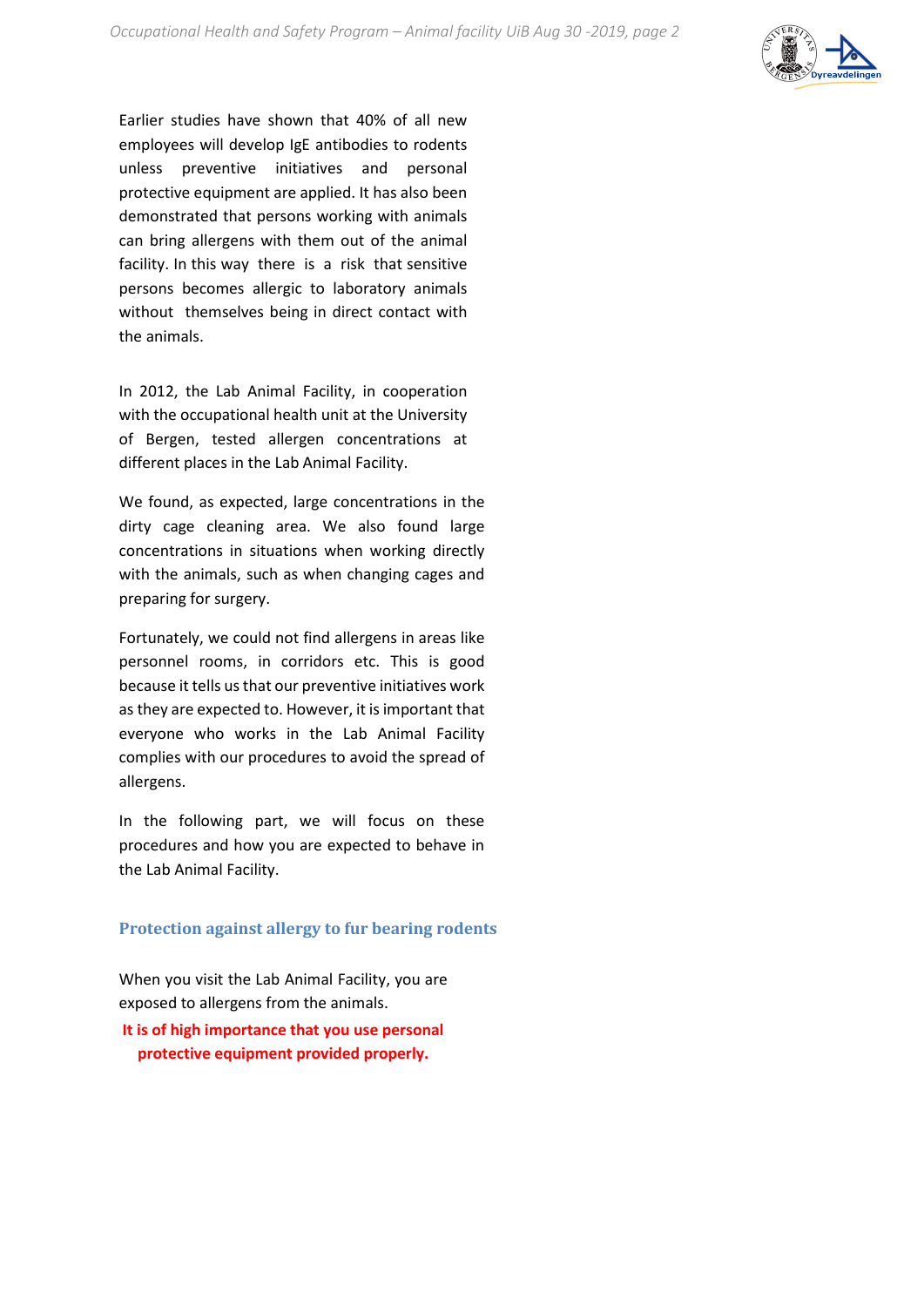

When you are working with rodents, you need to change from your private clothes and into the uniform you can find in the wardrobes; blue or white trousers, blue or white t-shirt and shoe covers. This is important to protect yourself as well as others. Preferably, bring comfortable and clean shoes for use in the Lab Animal Facility only.

When you work in direct contact with animals in the animal room or in the laboratories, you shall also wear a protective gown, hair cover, gloves and a facemask with dust filter (P2 category).

Lifetime of the dust mask depend on consecration of allergens in the working environment but never more than one working day. For high allergen concentration areas, like emptying dirty cages, dust mask should be replaced after the end of the operation and never be used for more than one working day. Always record how much time each mask has been used and never use a mask for more than 7 hours.

Make sure the mask covers well over the nose back (use the metal in the mask and adjust)

- Place the mask well under the chin
- If there are adjustable straps, pull so that the mask is comfortable
- If the person is bearded, it may cause the mask to be bad / does not cover properly
- Dust masks or other masks to be used several times must be stored in a sealed bag outside the area where exposure is
- Replaceable filters should be stored in a closed container in an area without exposure.

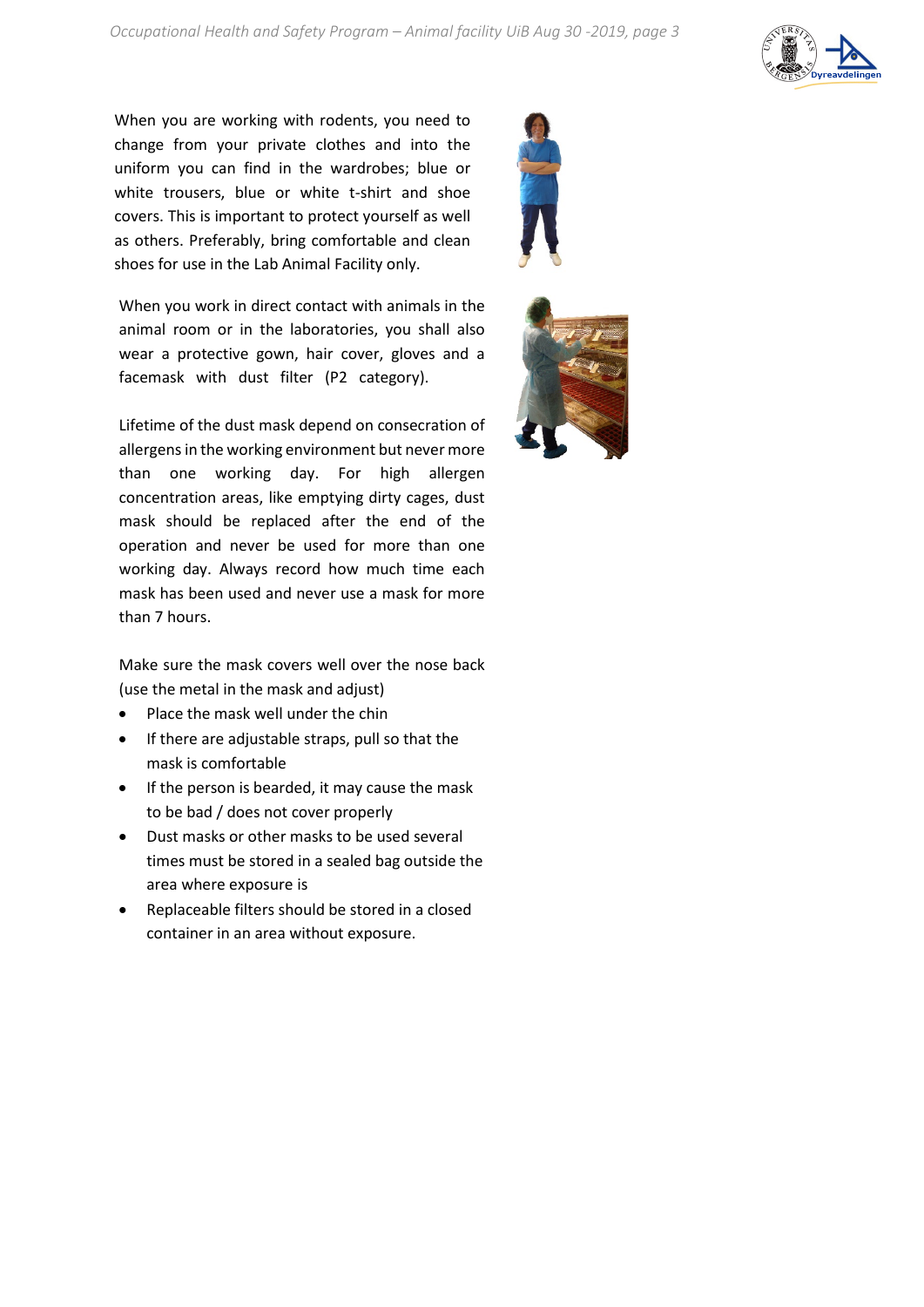

A fit test should be performed for all employees to be sure that everyone use a mask that fits the shape of their face.

Follow the instructions provided by the producer.

You can find the personal protection equipment in the rooms. Change gloves frequently and never take the coat or the gloves out of the animal room as they belong to the barrier.

Beside the personal protective equipment, the Lab Animal Facility is equipped with other means to prevent exposure to allergens and spread of infections.

IVC are closed cages that are connected to a closed ventilation circuit. All air in and out of such a cage is filtered through a HEPA- filter so that no allergens will escape into the room.



*IVC cage with a closed lid*



The IVC cage is only protecting you as long as the animals are within the cage and the lid is closed. When you are going to handle the animals and open the cage, you must do this in a ventilated bench such as a cage changing station or a laminar airflow cabin.

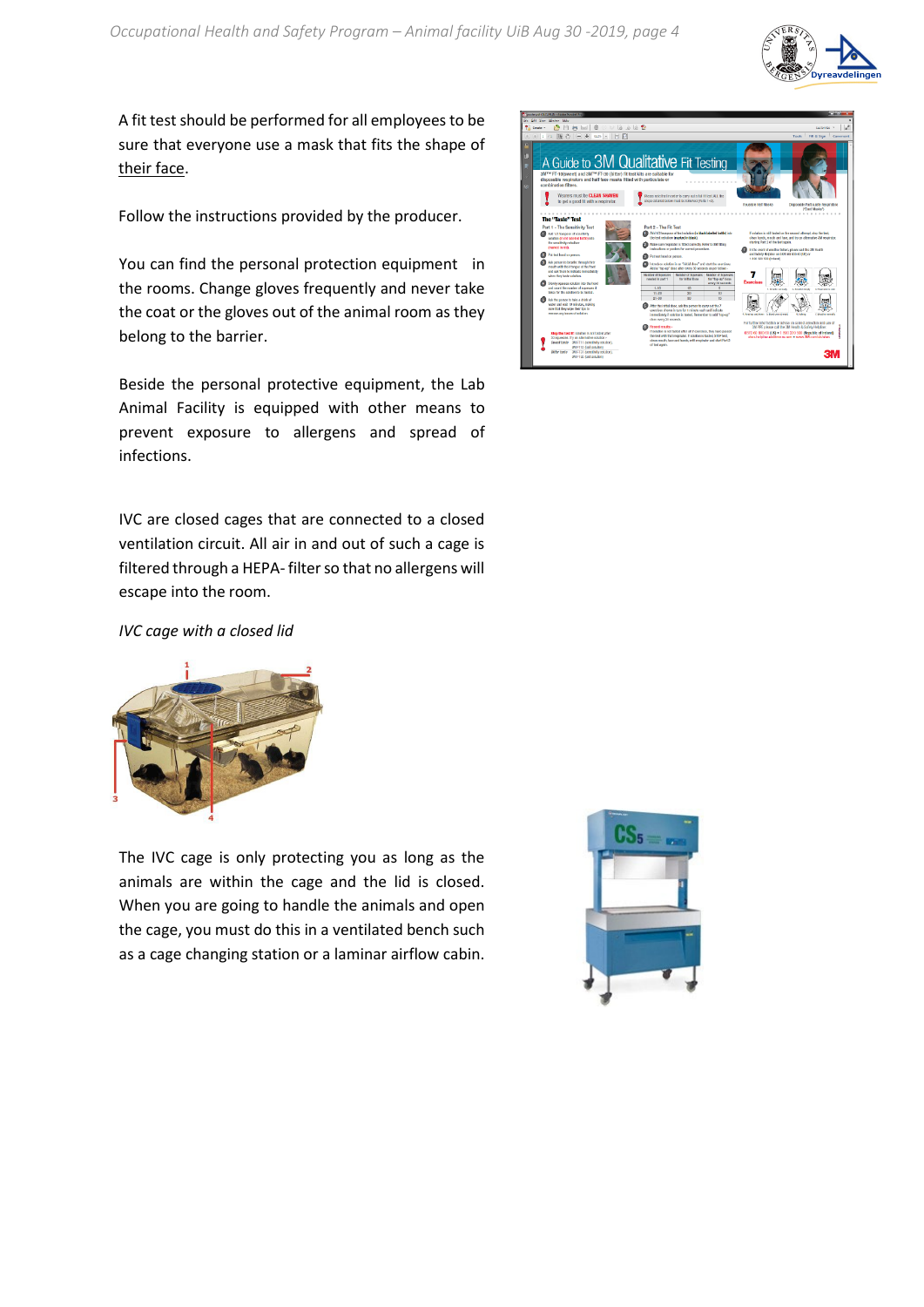

After working in the Lab Animal Facility, you are recommended to take a shower before you put on your private clothes. As an alternative to a water shower, there is also available an air shower. An air shower is equipped with fans that blow away most allergens within 90 seconds. This is much faster of course than taking a water shower. Studies have shown that there is a larger compliance among people to include this step when air showers are installed.

Where air showers are installed, as a consideration to your colleagues and your own health, we encourage you to use the air shower after you have worked with animals or dirty cages, before you enter offices, lunchrooms or any other area we want to keep free of allergens.

One study showed that allergens could be found in the home of persons who work in a Lab Animal Facility! This underlines the importance of complying with the rules and use of protective equipment.

Despite all preventive action, some students or researchers become allergic. In such cases, we recommend you to consult your family doctor or the occupational health service.

If you have to continue to work with animals, you must comply very strictly with the rules of personal protective equipment, with special focus on protecting your airways, skin and eyes. Use of a fresh air mask can also be considered. Always include a shower after work in the Lab Animal Facility.

In case you become allergic, consider an alternative research career that do not involve the use of animals.

#### **Monitoring allergy development**

Because allergy to laboratory animals is such a common and severe problem, the University of Bergen has a special health-monitoring program for all students and employees who work with animals

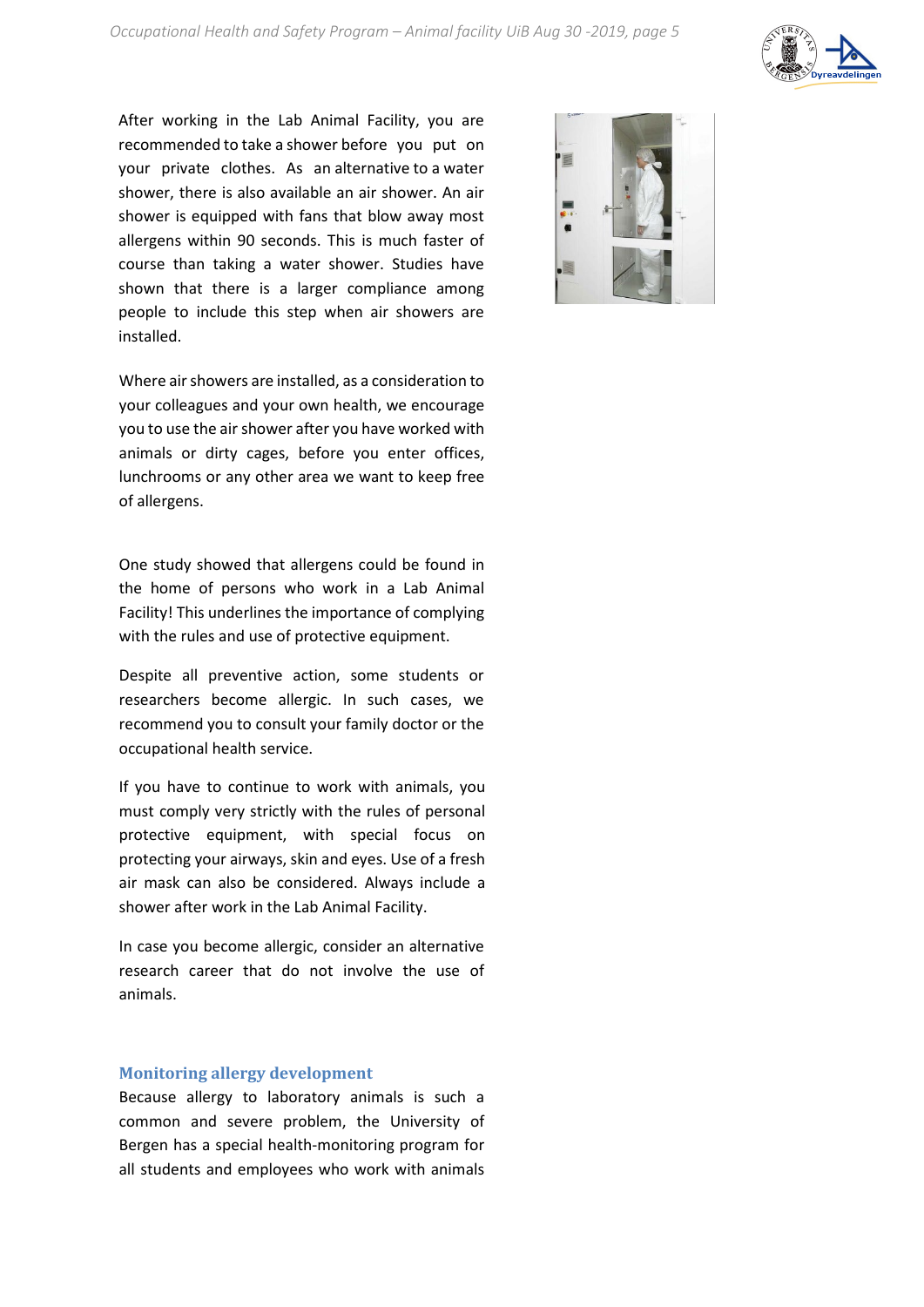

more than 1 hour per week or 40 hours per year.

This service is organized by the occupational health service and it includes a consultation with the university's nurse and medical doctor. They perform lung function testing and take blood samples to test for allergy.

You must have the first consultation before you start working with animals, and then have follow-up consultations after 6 months, 1 year and 2 years.

If they are at risk, most people will develop allergy within the first 2 years. However, if you do not develop allergy within 2 years, this does not mean that you never will, so it is important that you continue to comply strictly with the rules of using protective equipment that are made to protect yourself as well as others.

The program at the occupation health service at the University of Bergen also includes vaccination against Tetanus. Other vaccination can be relevant for certain projects, like vaccination against Hepatitis or Tuberculosis. Contact your occupational health service.

For more information:

#### [https://www.uib.no/en/hr/77102/hse-section#](https://www.uib.no/en/hr/77102/hse-section)

We have summarized most of this information in a document. You will receive this folder when you ask for access to the Lab Animal Facility. You can also get this folder by request to the Lab Animal Facility.

If you want to read more about allergy, we have posted links to some publications at [https://www.uib.no/en/rg/animalfacility/65236/alle](https://www.uib.no/en/rg/animalfacility/65236/allergy-laboratory-animals) [rgy-laboratory-animals](https://www.uib.no/en/rg/animalfacility/65236/allergy-laboratory-animals)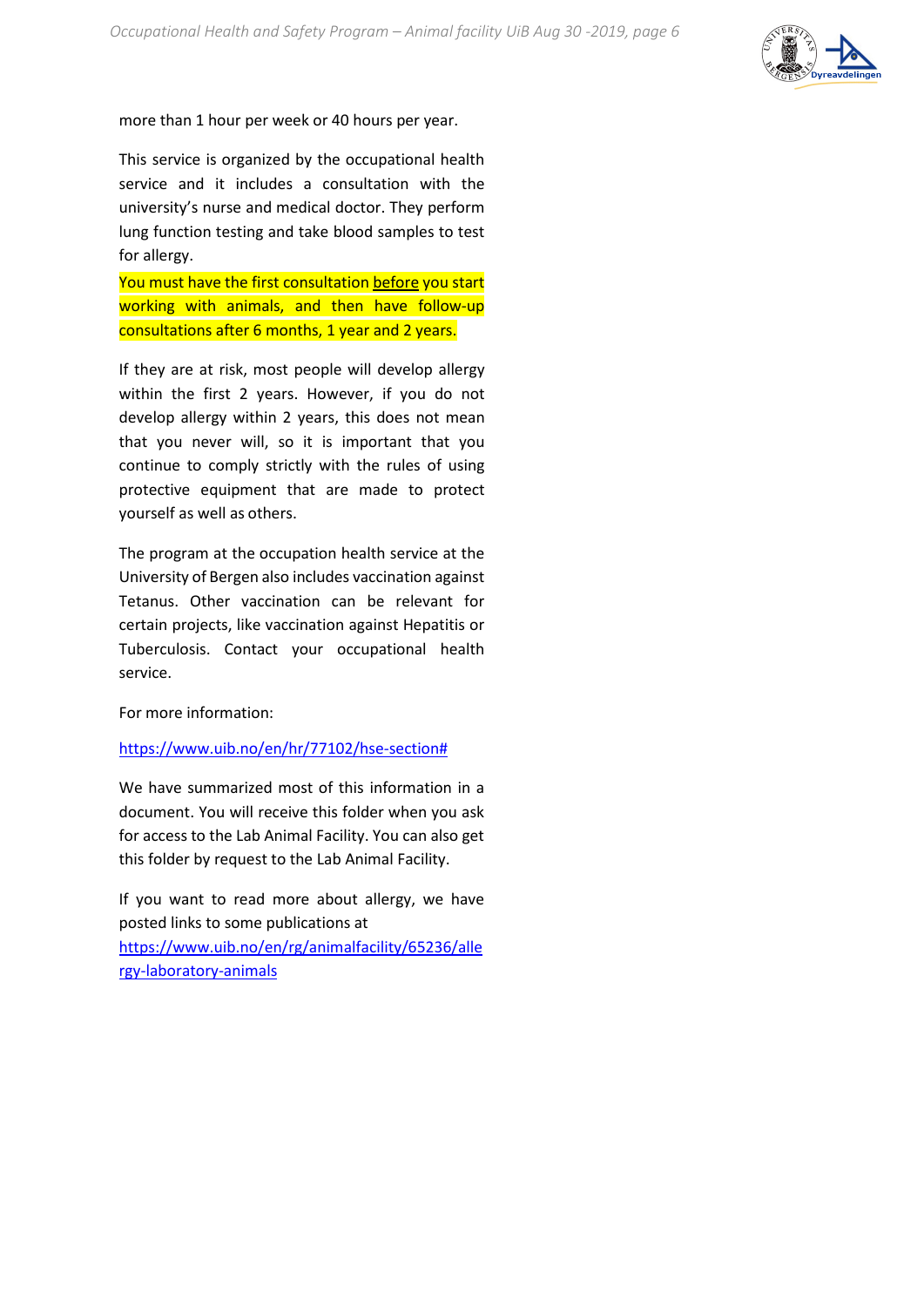

### **Protection of contamination between species is important.**

If you are going to work with large animals at Vivarium's ground floor, use green scrubs (trousers, t-shirt) and separate shoes for use at this floor only.



If you are only in the large animal surgery room for a short visit without contact with the animals, you shall wear a green protective coat over your own clothes, and shoe covers.

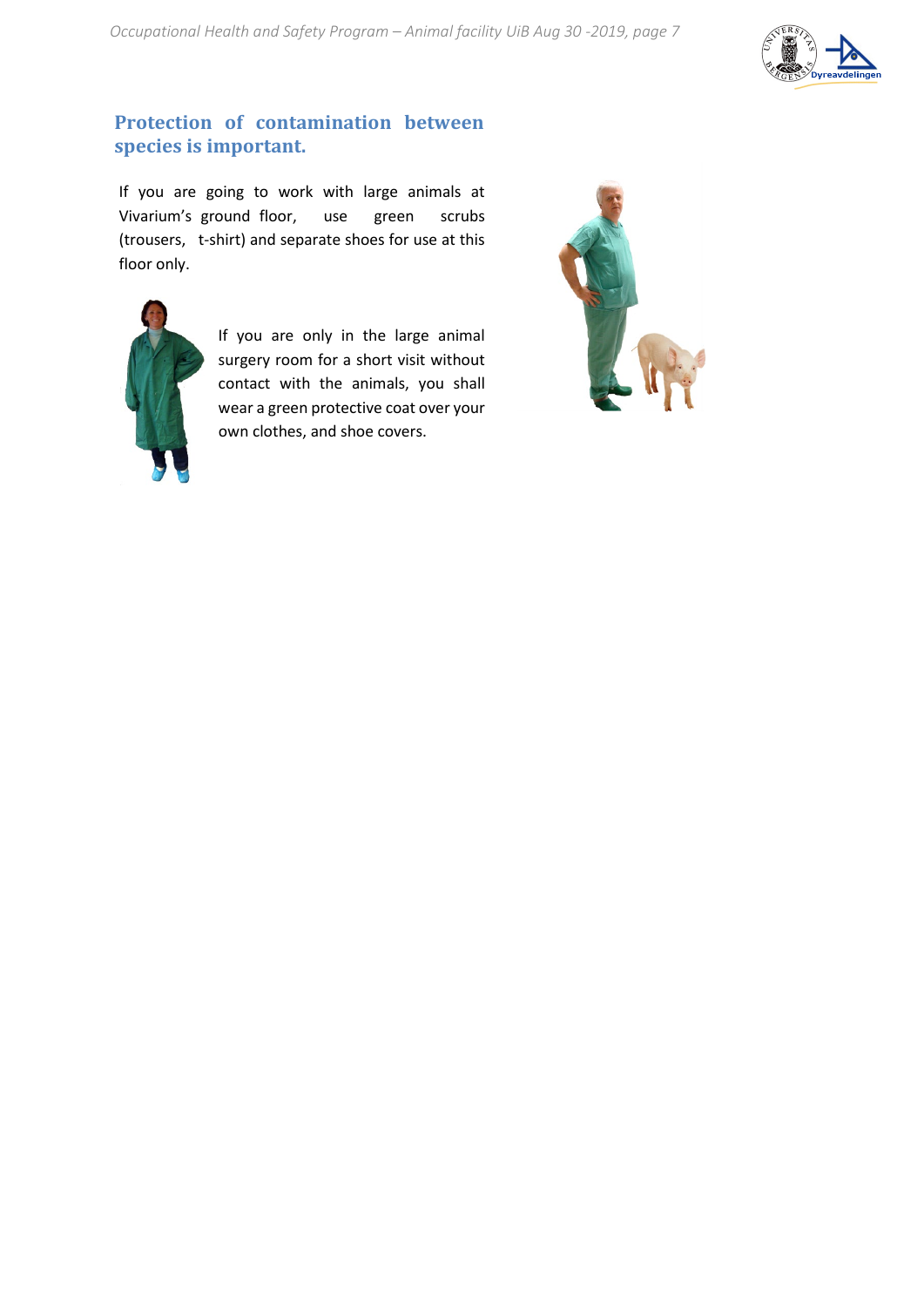*Occupational Health and Safety Program – Animal facility UiB Aug 30 -2019, page 8* 



### **Gas anesthesia**

Gas anesthetics are volatile agents that are used to anesthetize animals. It must not affect the operator of the equipment!

Exposure to anesthesia gas raises some health and safety concerns. Some anesthesia gases cause reproduction problems, and are a special concern for young people in reproductive age, especially during early pregnancy. Exposure to gas anesthesia cause tiredness and headache. Work with gas anesthesia therefore needs careful attention to equipment and how to operate it correctly.

Exposure to anesthesia gas can occur when there are failure on anesthetic equipment causing leakage through tubes and connections.

Exposure can also be caused by user mistakes. User mistakes can happen due to lack of knowledge about anesthetic equipment and when ignoring routine maintenance.

When you plan to use gas anesthesia, also pay attention to the ventilation. It is important to check that the ventilation have been regularly checked and functionally tested so they work properly.

Sometimes you see very complicated setups of anesthesia machines like in fig 3.

*Complicated setups*





In such cases, it can be difficult to search for leakage along the tubes. All places where there are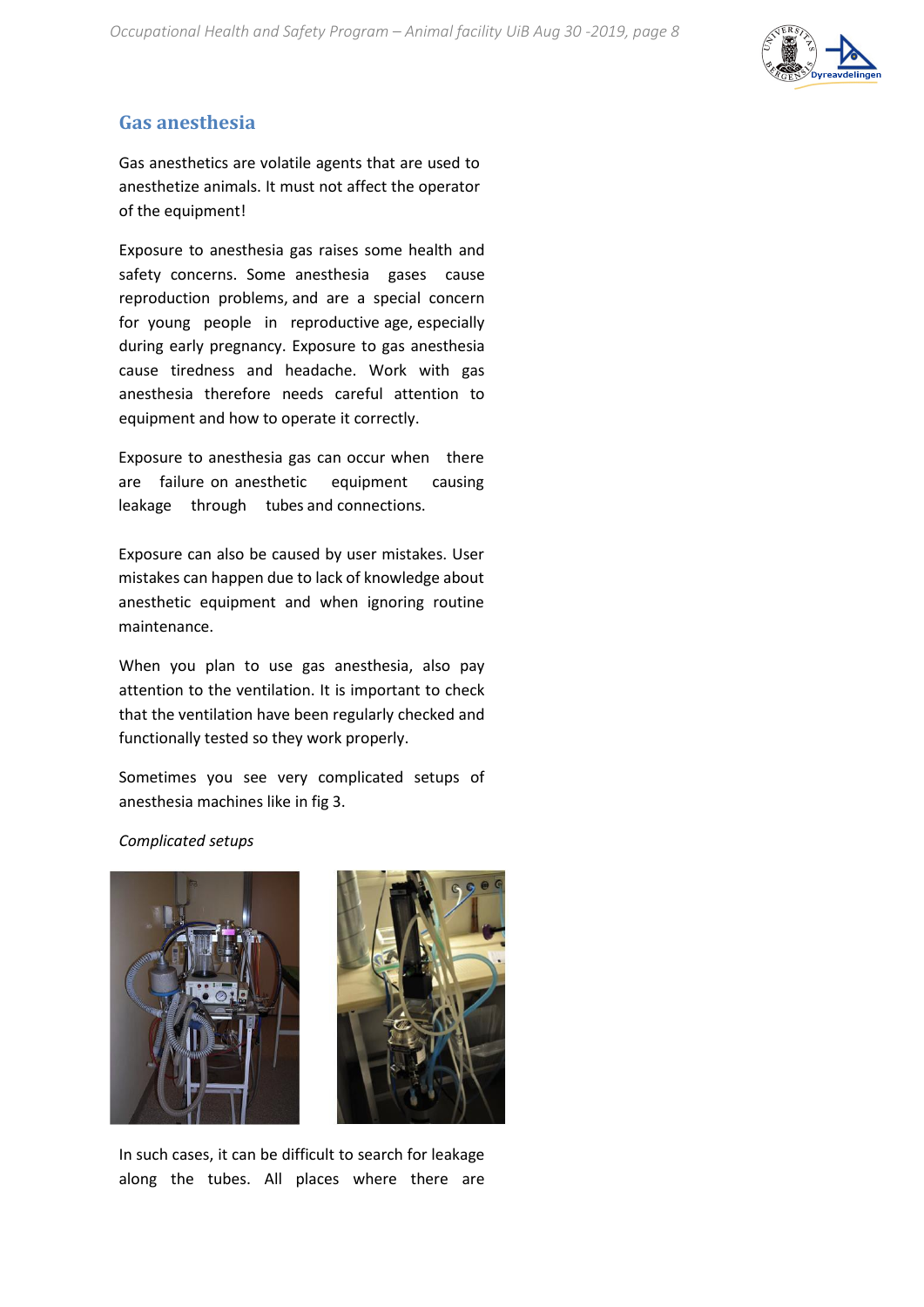

connections, like where the tube enters the cage, are special risk areas for leakage. Such connections should be extra carefully checked. When you are using an anesthesia mask there is always a risk that the cone is not 100% tight around the nose so this is another place where there is risk of leakage.

#### *Anesthesia mask*



### As a standard routine, **you should always search for leakage before you use an anesthesia setup.**

Beside visual inspection, you can test the equipment for leakage by use of a "sniffer". Our "sniffers" are sensitive to halogenated hydrocarbon, like isoflurane and sevoflurane. It is important that you test the system with anesthesia circulating in the anesthesia circuit. If not you can get a false negative result and start to use equipment that is out of order! Ask the staff at the Lab Animal Facility to show you how to use the sniffer.

*Leakegetest by use of a sniffer*

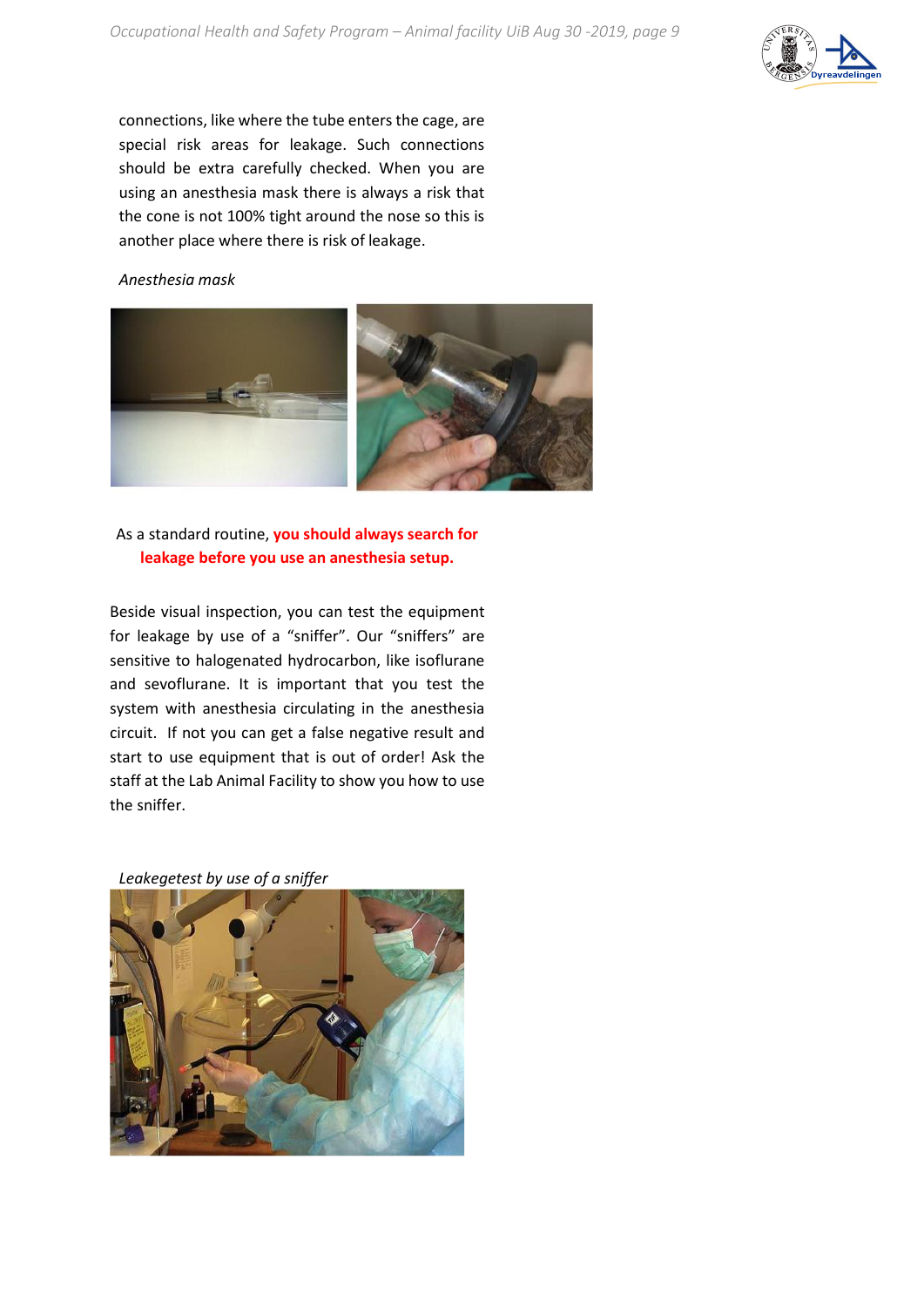

#### **Test of Anesthesia work stations**

Because there are many concerns about exposure to gas anesthesia, we have done testing of leakage in cooperation with the occupational health service at UiB. We made measurement of anesthesia gas environment by use of a special sniffer. The measurements were made on "nosetip" level as we thought this gave a good representation of a typical work situation.

A typical workstation for work with anesthesia gas for rodents consists of a chamber, an anesthesia mask and an under-ventilated table. When you operate this correctly, you always keep distance to the anesthesia gas source. Remember also to use gloves, head cover and dust mask (with P2 filter) to protect yourself against allergens from the animal.

If you are doing surgery or other procedures were you need a good view, use magnifying glass with a light source to get a good sight and still keep distance. Pay attention to the point ventilation close to the anesthesia gas source (chamber or mask).

In fig 6 to the right, you see the work position you should avoid. You will be in risk of exposure to anesthesia gas and you will get a pain in your back, neck and shoulders after a while.

*Safe work position (left) and wrong work position (right)*



It is important to keep the work place in order so the protective equipment can work properly. Avoid covering the ventilated bench. Covering the bench significantly reduces the effect of the ventilation,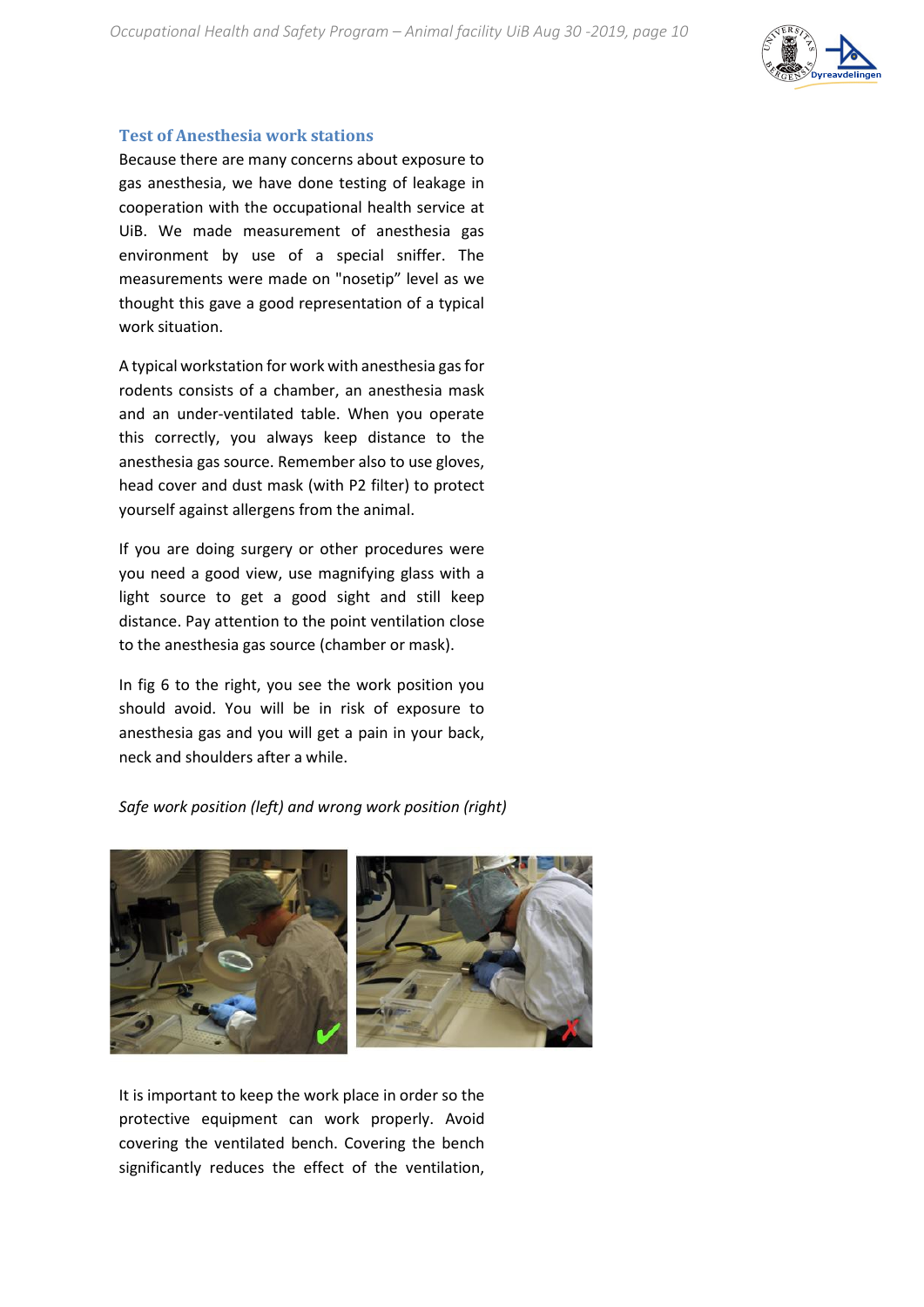

increase the concentration of anesthesia gas and the risk of exposure. On the figure below, you see a ventilated bench covered with different stuff. This reduces the effect of the ventilation and increases the concentration of anesthesia gas in the room.

*Properly organized work bench (left) and crowded work bench covering the ventilation (right)*



We tested the effect of covering the bench. When a heating mat covered the ventilated bench, anesthesia gas concentration doubled from 0,2 ppm to 0,4 ppm. Wrapping the animal in isolating material can maintain the animal's body temperature in anesthesia without interfering with the ventilation.

Some workstations are equipped with an underventilated table with integrated hot water. Then the use of a heating mat is unnecessary. In addition, the ventilated table is made in a material that is easy to clean so covering the table with absorbing paper should not be necessary. If a point-ventilation is also available, keep it close to the anesthesia gas source.

Some places you can still find flowmeters that are made for large animals. These flow meters can deliver up to 15 liter per minute of fresh gas. This is not a problem as long as you know how to operate it correctly. When fresh gas flow is increased from 1 liter per minute to 12 liter per minute, the anesthesia gas concentration in the room increased from 0,2 ppm (which is below the critical threshold) to 40-50 ppm, which is far beyond the critical threshold.

For an anesthesia machine for rodents a flow meter delivering 1 liter/min is enough, and this is why we recommend this when purchasing new anesthesia machines to reduce the risk of user mistakes.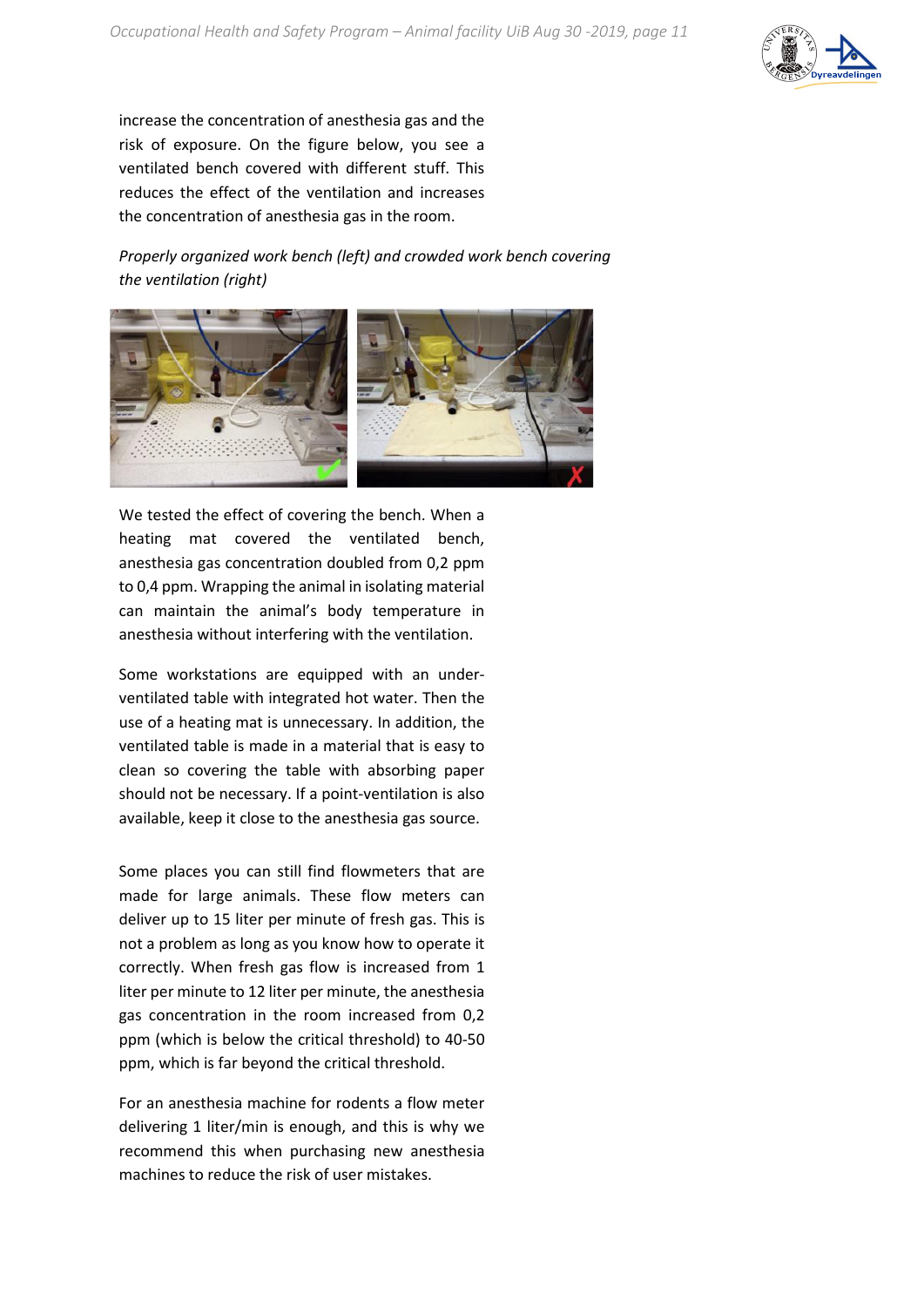

To avoid leakage caused by failure of equipment all anesthesia machines belonging to the University of Bergen are regularly checked. All machines shall have a unique ID and a maintenance log or journal. Here you can check when the machine was maintained or checked last. You can also find information about ownership and responsibility for the anesthesia machine. This includes information on who to report failure and problems too.

The plan for maintenance and checking equipment is as following:

- Leakage tests every time before start, the single user is responsible for the test.
- Tubes and connections must be regularly checked and defect items must be replaced
- Simple setups make it easier to check the equipment so avoid too many unnecessary connections.
- Service and maintenance log must be continuously updated, and it is your responsibility to only use equipment where all services has been followed up
- The vaporizer has to be regularly checked and calibrated. The vaporizer must be sent to the producer forservice.
- Ventilated benches and hoods must also be regularly tested.

Gas anesthesia is among the alternatives closest to the ideal anesthetic. However, there are some occasions where gas anesthesia cannot be used, mainly due to health-environment-safety issues.

**Gas anesthesia should only be used when local ventilation is adequate. At the University or Bergen, the policy is that pregnant women should not work**  with gas anesthesia. N<sub>2</sub>O (Laughter gas) has proved **adverse effects on reproduction.** 

This is not as clearly documented for halogenated hydrocarbon like isoflurane. However, exposure, anesthesia gas causes tiredness and unconsciousness, an unfortunate situation for both pregnant and not pregnant staff. For all people we therefore recommend the following: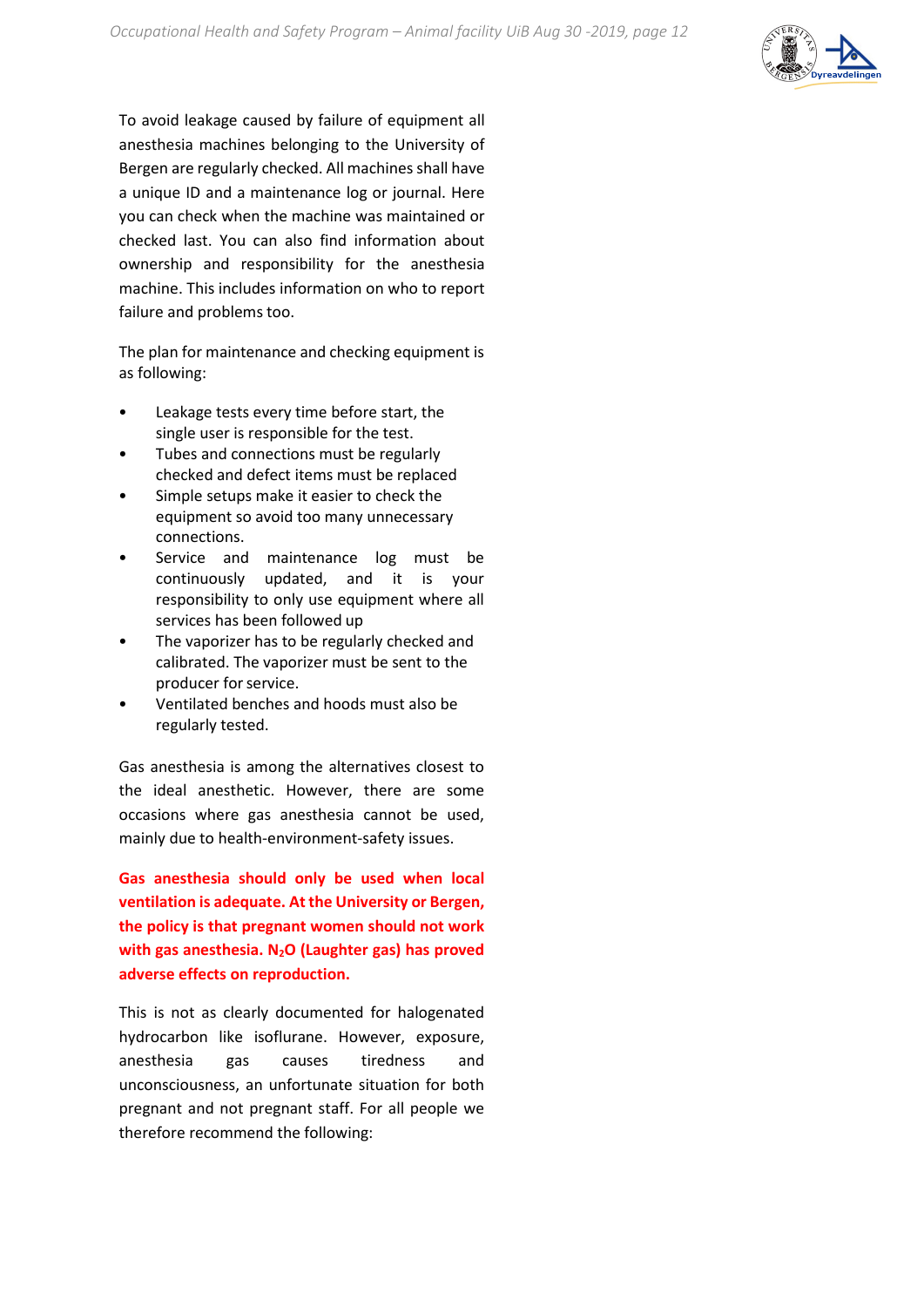

- Organize the workday so you can take a short break every hour.
- Do some stretching.
- Rise from your chair and leave the room.
- Get some fresh air and daylight.
- Drink a small glass of water every hour.
- Make sure you get a proper lunch break during the day.
- Do not work alone, or have someone checking in on you regularly.

Other means to reduce exposure to anesthesia gas are:

- Use injectable agents as alternatives to gas anesthesia.
- Rotation work reduces exposure for the single fellow worker.
- Training in use of gas anesthesia equipment and keep the competence in the research group when new students.
- Regular maintenance of equipment. Improve room ventilation and local ventilation.

#### **Responsibility**

The University of Bergen has made instructions for work with gas and these include responsibility and duties.

- Institute/department management is responsible for implementation of procedures and is responsible for work safety of their staff.
- Owners of equipment are responsible for maintenance of equipment (service manual), have user manual available for users and training of personnel.
- You as a user are responsible for checking equipment before use and never to use equipment that are out of order. You are also responsible for reporting failure or problems to the responsible person.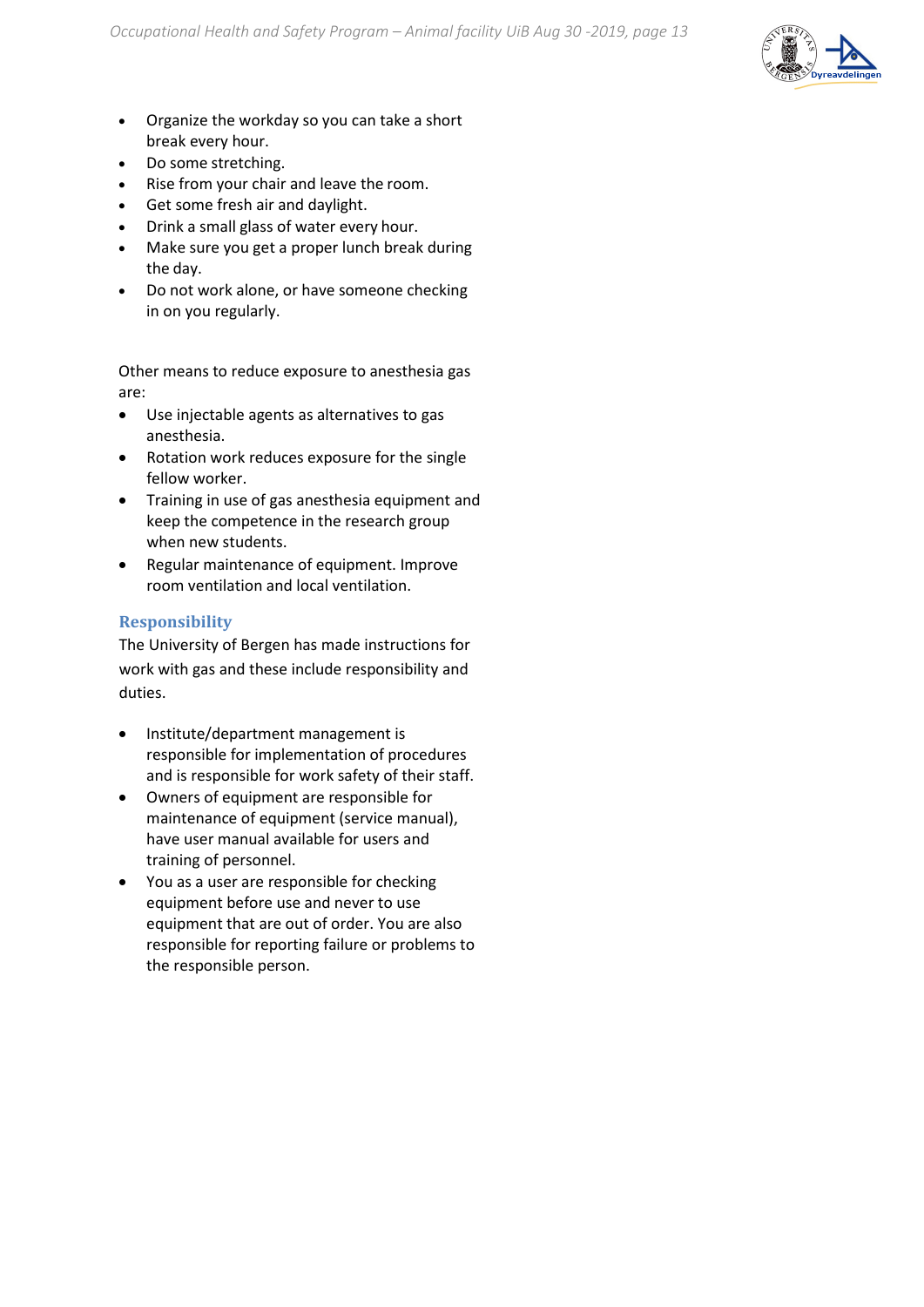

### **Risk evaluation**

Before approval, all experiments must be risk evaluated. This is a requirement of the Norwegian Labor Safety Authority.

A risk evaluation includes both an evaluation of consequences of an event as well as of the probability of anevent.

The overall risk is a product of consequences and probability. Colors codes can be used to indicate the severity of an event, were red commonly are the most severe and green commonly are the least severe. Then there can be different shades in between. Individual projects may need to create their own risk matrix.

#### **Some examples**

Allergy to laboratory animals can cause allergic reactions and in severe cases severe asthma. In worst cases, this can cause chronic work related disease and sick leave. This corresponds to a degree 3 in our scale.

#### *Example of risk evaluation*

| <b>Unwanted</b> event             | Causes                                                                                                                                     | <b>Possible consequences</b> | Cons. |   |    | Prob. Risk Risk reducing means                                           |
|-----------------------------------|--------------------------------------------------------------------------------------------------------------------------------------------|------------------------------|-------|---|----|--------------------------------------------------------------------------|
| Allergy to fur bearing<br>animals | Work related exposure<br>Ignorance in use of Personal<br>protective equipment<br>Spread of allergens by clothes,<br>persons or equipment's | Allergy<br>Asthma            | 3     | 3 | 9  | Information education<br>Use and availability of<br><b>PPE</b>           |
| Exposure to gas<br>anesthesia     | Leakage<br>User failure                                                                                                                    | Dizziness, tired<br>Fainting |       | 3 | 6. | Regular maintenance<br>of equipment<br>Education of user of<br>equipment |
| Probability                       |                                                                                                                                            | Consequence                  |       |   |    |                                                                          |

|    | $<$ 1 per year |    | Temporary discomfort                  |
|----|----------------|----|---------------------------------------|
|    | 1-2 per year   |    | Sick leave                            |
|    | 3-6 year       | 3. | Chronic disease/ work related disease |
| 4. | > 6 per year   | 4. | Chronic, severe disease/Death         |

The occupational health service reports 3-6 new allergic persons every year, which give a three also for probability. The overall risk is three multiplied by 3, which give nine. This is not the most severe outcome; however, it is still so severe that preventive actions must be used actively.

Exposure to gas anesthesia can cause tiredness and headache and this can lead to sick leave, which give a grade 2. Despite all actions to maintain, equipment and train people we believe that people are exposed maybe 3-6 times per year, which give a grade 3. The total risk is six.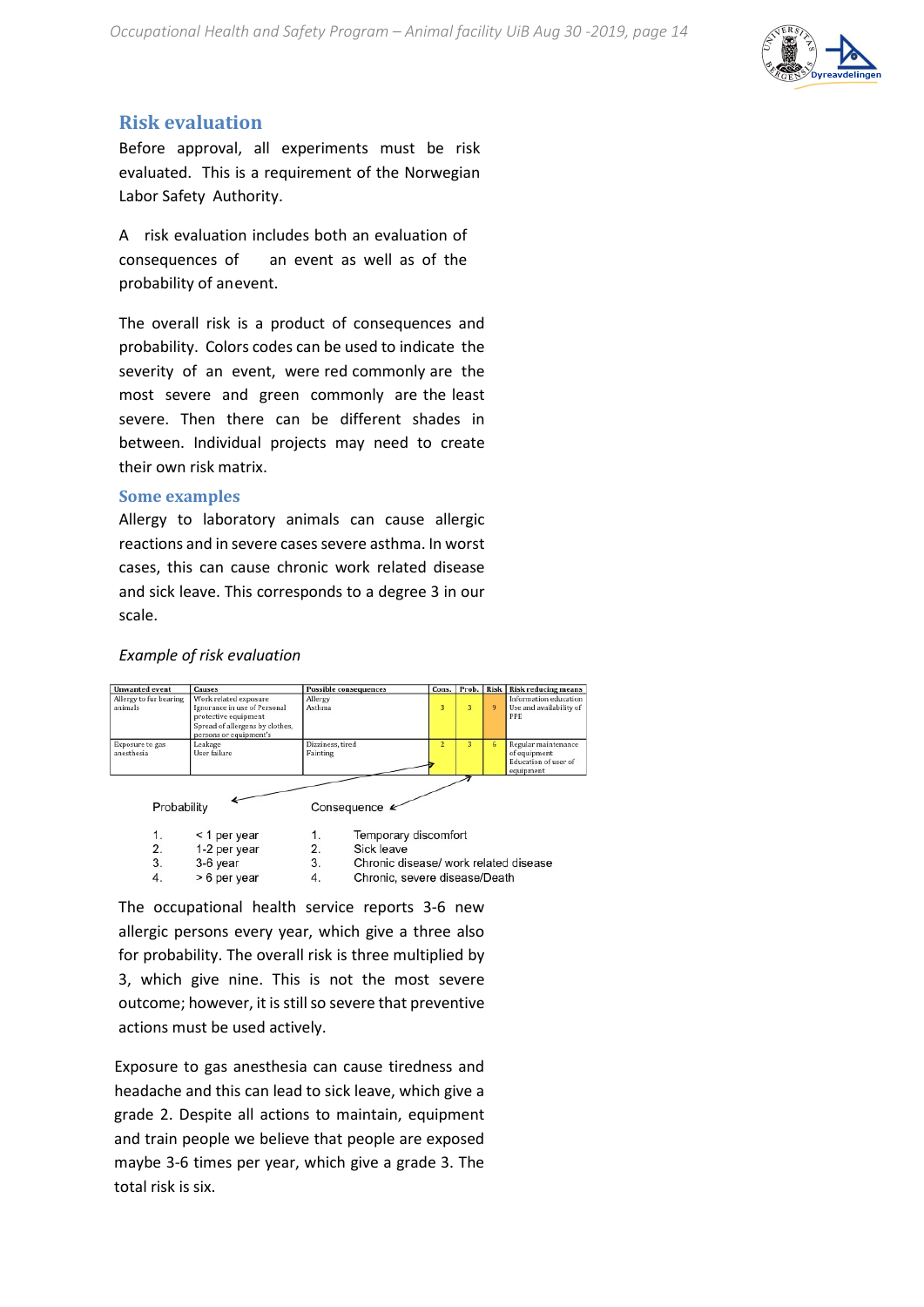

By this way of systematically evaluating different risks, we are able to identify severe outcomes and activities that need extra preventive means or maybe that activity should be avoided or replaced by an alternative method.

You find more information on Risk assessment on [https://www.uib.no/en/rg/animalfacility/66](https://www.uib.no/en/rg/animalfacility/66356/risk-assessment) [356/risk-assessment](https://www.uib.no/en/rg/animalfacility/66356/risk-assessment)

### **Registration of chemicals and drugs**

All chemicals that you use in research must be registered in a common register, where you also have access to safety data sheets. At the University of Bergen, the system we use is called ECO online. [\(http://www.ecoonline.no/](http://www.ecoonline.no/) )

More information about chemicals on <https://www.uib.no/en/hms-portalen/74051/chemicals>

In all research groups, there shall be responsible persons for chemicals who can help you with the registration as well as finding important information related to health and safety.

Drugs and substances for use in animals in research that are not chemicals registered in ECO online must be registered in the medical register. This document must be provided as an attachment together with the ethical application.

Drugs must be locked in when they are not in use. Drugs must be used before expire date. The opening date must be written on the container. Outdated drugs or drugs stored in wrong places will be removed.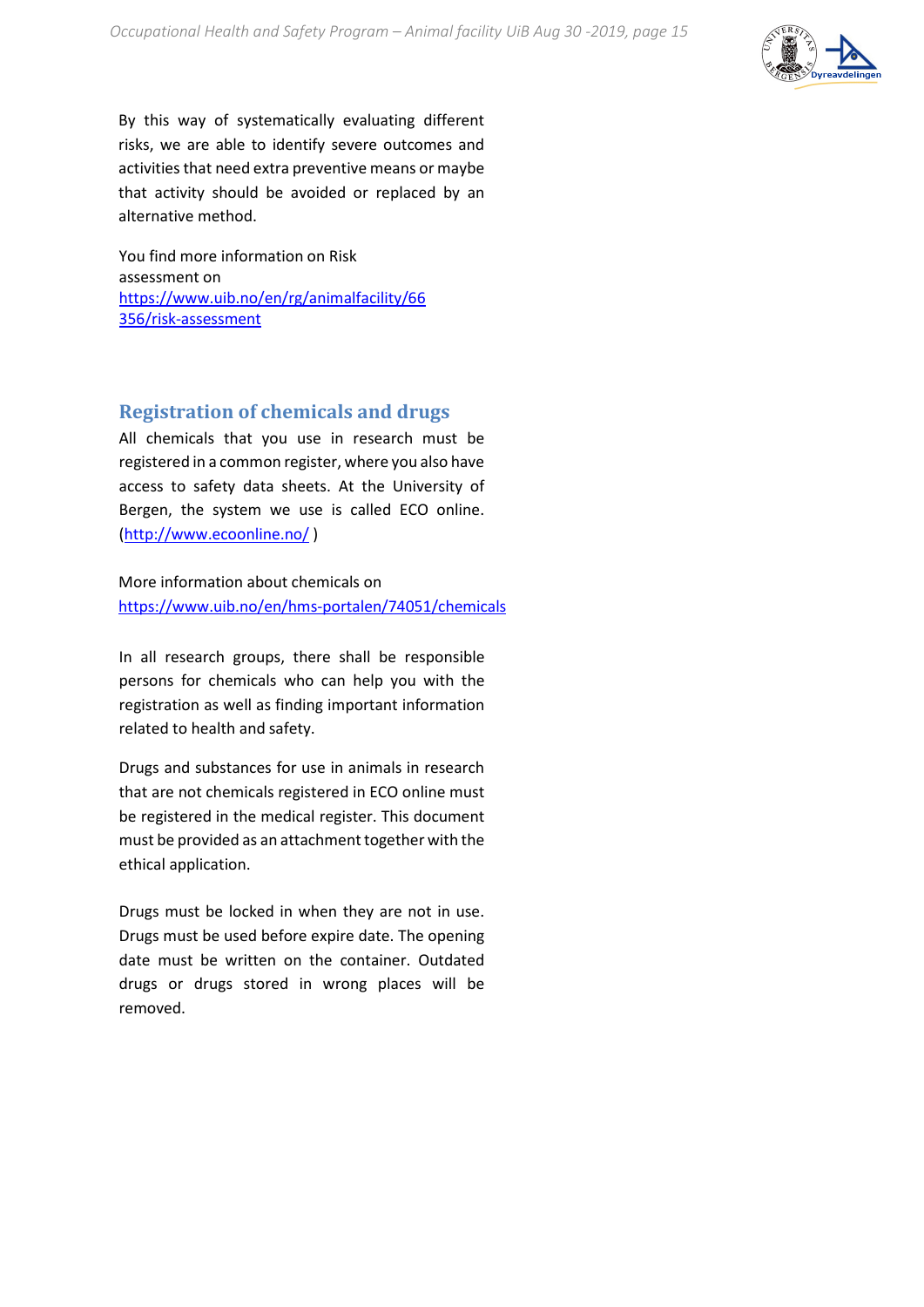

### **Needles and sharp objects**

Needles and sharp objects must be handled carefully. The needle cap protects you from piercing yourself. Be careful when you put the needle cap on the needle.

Using the technique in the figure below there is minimal risk of self-injury. By lifting the needle cap by one hand as illustrated to the right there is a risk of self-injury.





Remember to put all sharp objects in the special yellow boxes when finished. If you cannot find a box, please ask the staff for one.



### **Work with Gene Modified Organisms**

Work with Gene Modified Organisms is regulated by the Gene technology act, the law on production and use of gene modified organisms.

The most relevant regulations for animal experiments are:

- The regulation on gene modified animals and
- The regulation of enclosed use of gene modified microorganisms.

Gene modified organisms are defined as microorganisms, plants or animals where the genetic composition is changed by use of gene- or cell technology. This also applies for plasmid-transferred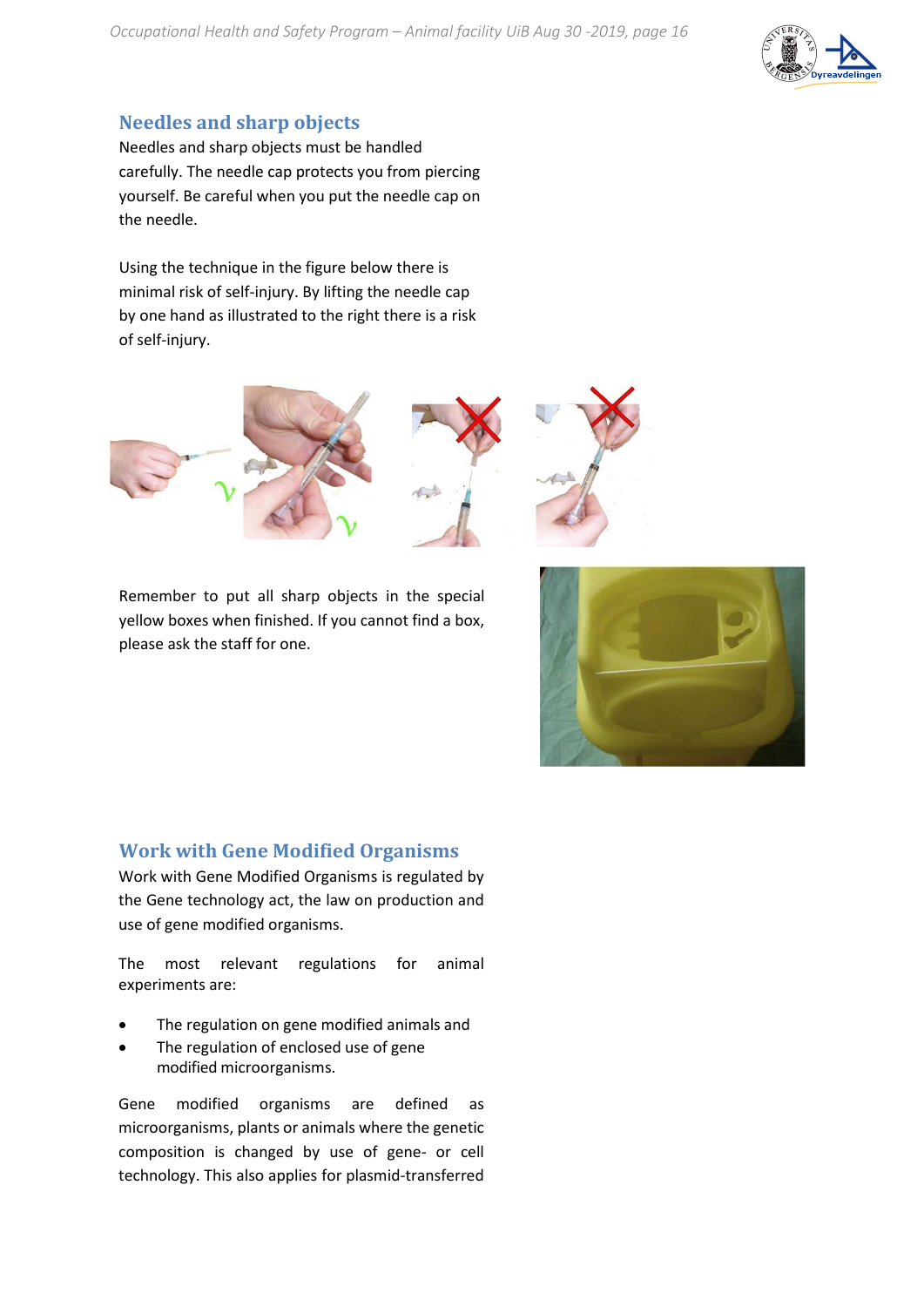

bacteria for propaganda ion of DNA, or DNA-transfer from bacteria to for example plant cells.

A microorganism is defined as every cellular or noncellular microbiologic unit that is capable of multiplying or transferring genetic material.

Enclosed use includes activities using GMO in an enclosed system where physical enclosures are used to limit the organisms' contact with humans and the environment.

Activities with enclosed use of GMO is only allowed in facilities approved by The Norwegian Directorate of Health (Helsedirektoratet).

Activities with enclosed use of GMO must be reported to or applied for approval from the Norwegian Directorate of Health (Helsedirektoratet).

Use of GMO outside approved enclosed facilities must be approved be The Norwegian Directorate for Nature Management (Miljødirektoratet).

All activities with enclosed use of GMO must comply with the regulations on Systematic Health, Environmental and safety activities in enterprises.

<https://www.helsedirektoratet.no/tema/genteknologi>

### **Project startup meeting**

When the authority approves a project, the Lab Animal Facility requires a project startup meeting with the research group. The Lab Animal Facility wants to ensure that the research groups get the best possible cooperation with the Lab Animal Facility from the start.

Our aim is to ensure that quality of animal welfare is implemented from the beginning, that the safety of the personnel involved is taken care of and, finally, the quality of the research results.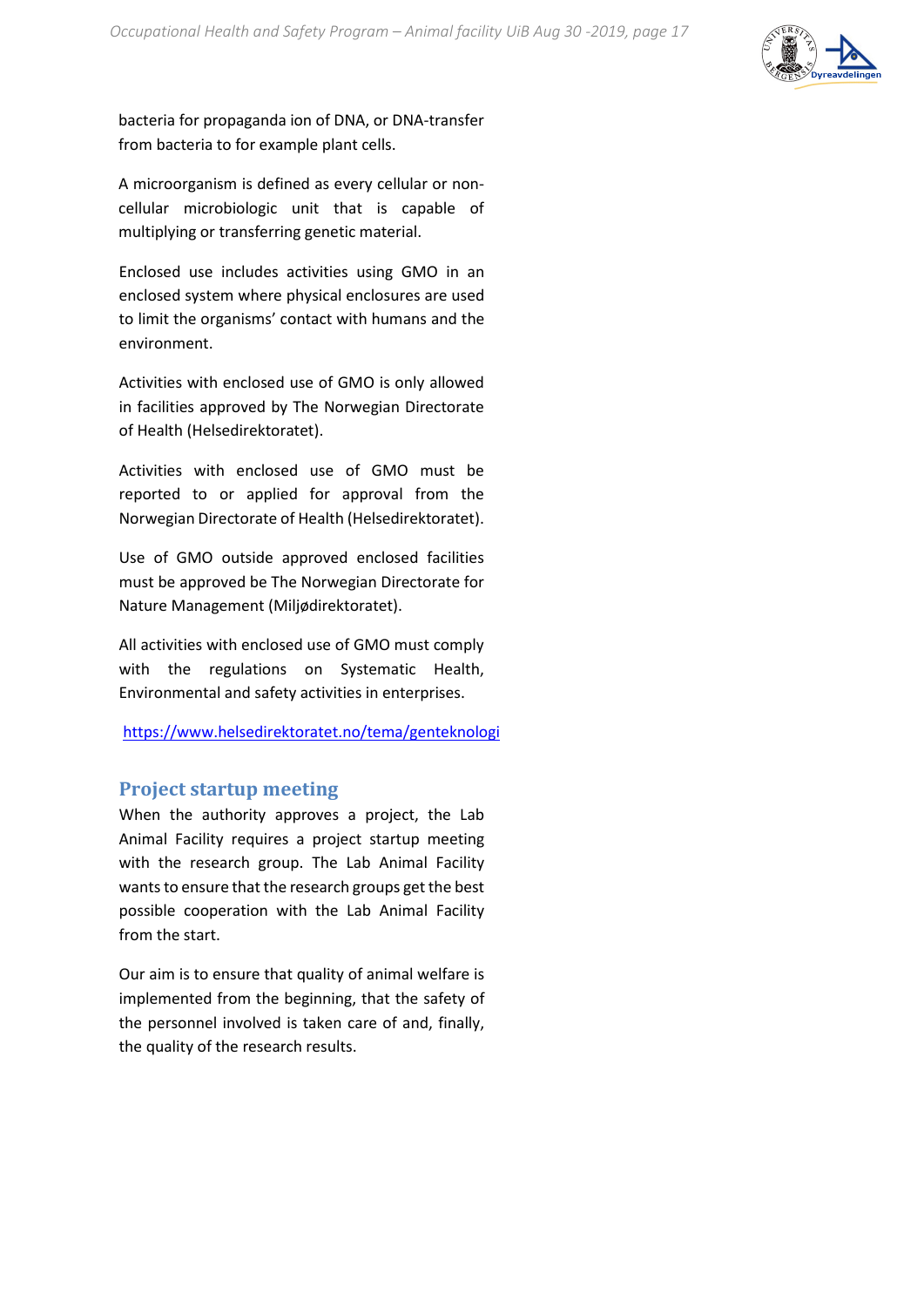

# **Reporting accidents, incidents and other divergent events ("Avviksskjema")**

UiB has an electronic reporting system for accidents and insidents.

HSE non-conformities are all adverse events and/or matters that have resulted or may result in harm to people, the environment and property, such as:

- fires and explosions
- break-in, theft, robbery and unauthorized access to buildings and areas
- damage to property and structural conditions in buildings
- personal injuries
- harmful emissions to the environment
- incorrect handling of chemicals, gas, biological agents and sources of radiation
- third party violence and threats (students reports in the Speak-up system (Si fra))
- Breaches of the health and safety legislation, guidelines and routines.

Log in with your username and password on [https://avvik.app.uib.no/apex/f?p=692:1:91546489](https://avvik.app.uib.no/apex/f?p=692:1:9154648965103::NO) [65103::NO:](https://avvik.app.uib.no/apex/f?p=692:1:9154648965103::NO)::

Notification of accidents, incidents and other divergent events is a tool for systematic improvement in the Lab Animal Facility.

Notification concerning

- Animal welfare
- Equipment
- Noncompliance with the Animal facility's routines and procedures

Must be reported on this link

[https://www.uib.no/en/rg/animalfacility/89293/rep](https://www.uib.no/en/rg/animalfacility/89293/reporting-unwanted-incidents#incidents-and-animal-welfare-concerns-for-animals-nbsp-) [orting-unwanted-incidents#incidents-and-animal](https://www.uib.no/en/rg/animalfacility/89293/reporting-unwanted-incidents#incidents-and-animal-welfare-concerns-for-animals-nbsp-)[welfare-concerns-for-animals-nbsp-](https://www.uib.no/en/rg/animalfacility/89293/reporting-unwanted-incidents#incidents-and-animal-welfare-concerns-for-animals-nbsp-)